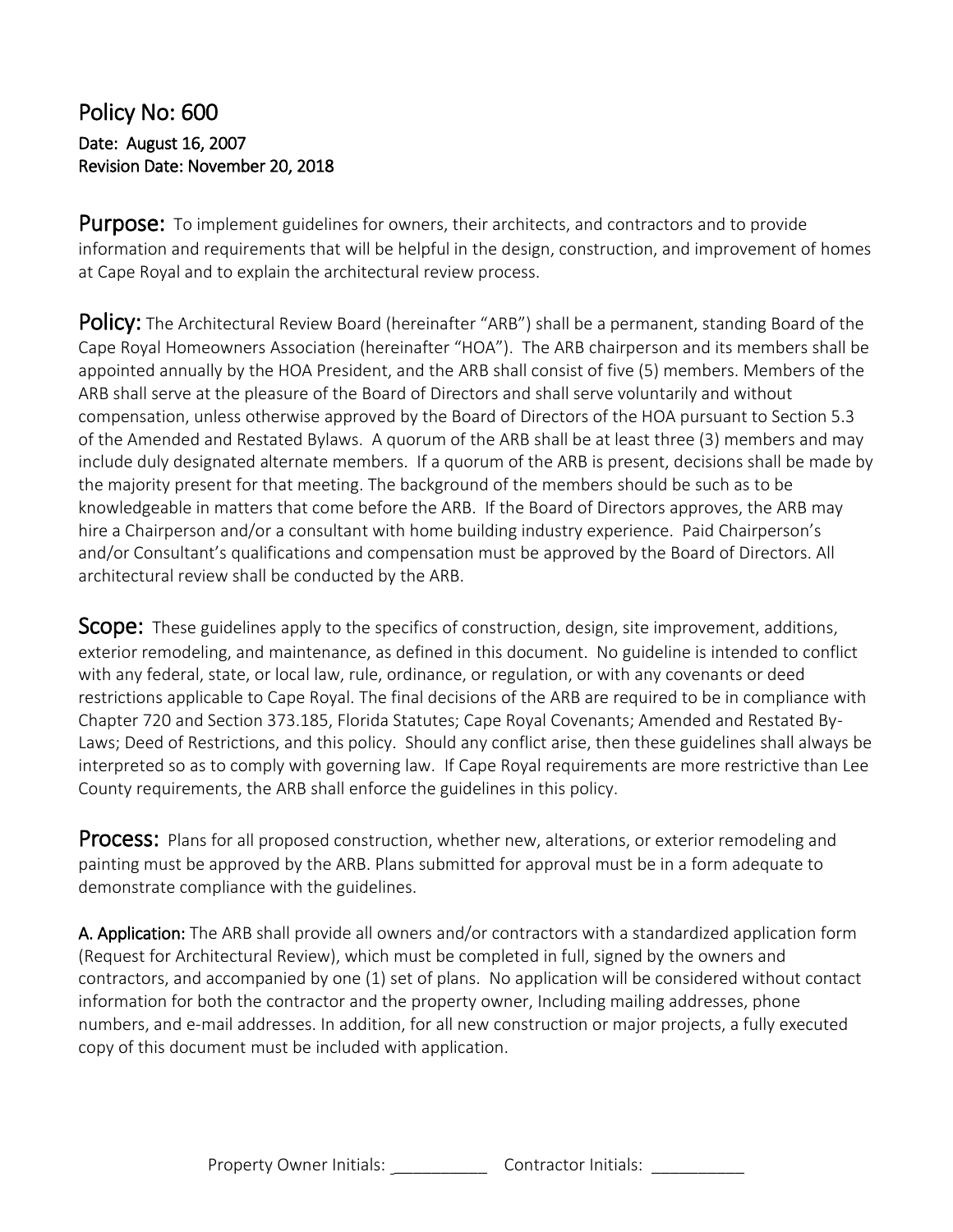**B. Plans:** Plans must be project specific and include details that allow review of all requirements and provisions contained in this document. No generic plans or drawings will be accepted for review. Failure to meet this standard will require re-submission of drawings and a delay in review and approval. Unstamped drawings may be submitted for ARB review; however, a set of stamped drawings must be submitted prior to beginning construction. Any differences between unstamped and stamped drawings, which relate to any provision or requirement of this document, must be notated as to changes, reviewed by the ARB, and approved prior to the start of construction.

C. Review: The ARB shall complete its review of the plans at its next regularly scheduled meeting. Failure of the ARB to respond within 30 days from that date shall constitute automatic approval. The ARB may reject the application and plans if there is insufficient information submitted to determine compliance herewith or when the number of changes required by the ARB would be impractical without a new submission that is substantially in compliance. Otherwise, the ARB will either approve said plans as submitted, or make approval contingent on specific changes to the plans once acknowledged in writing by the owner. When approval is granted, each sheet of the plans shall be marked approved, dated, and initialed by the ARB. If the plans are approved subject to change, owners shall either note acceptance of changes on the application form or appeal those changes to the ARB. The ARB shall retain the submitted plans for its files.

D. Contact: All applications and plans may be mailed to:

#### ARB Chairperson 1242 SW Pine Island Road, #42-444 Cape Coral, FL 33991 239-896-4804

To ensure timely review, please send an email notification to **caperoyalarb@gmail.com** or call the phone number above to make the ARB aware of the mail-in submission or to arrange to hand-deliver.

**E. Project Changes:** When changes to the design of any portion of the project controlled by this document occur after initial ARB approval, the ARB must be notified. Revised drawings and any other required documentation pertaining to the change would then be reviewed for approval by the ARB at its next regularly scheduled meeting.

F. Use of Adjacent Lots: Before the project begins, the owner and/or General Contractor must provide the ARB with written consent from adjacent lot owner(s) to use the lot(s) for any purpose during building construction. The ARB will provide the Contractor with contact information for adjacent lot owner(s), along with an approved consent form for their convenience. If consent is granted:

- In Sections A & B, owner/contractor must install a temporary culvert in the swale to allow for protection of our storm water management system and permit safe access to and from the lot.
- When construction is completed, Contractor must restore the lot and swale to their previous conditions, including replacement of sod where necessary.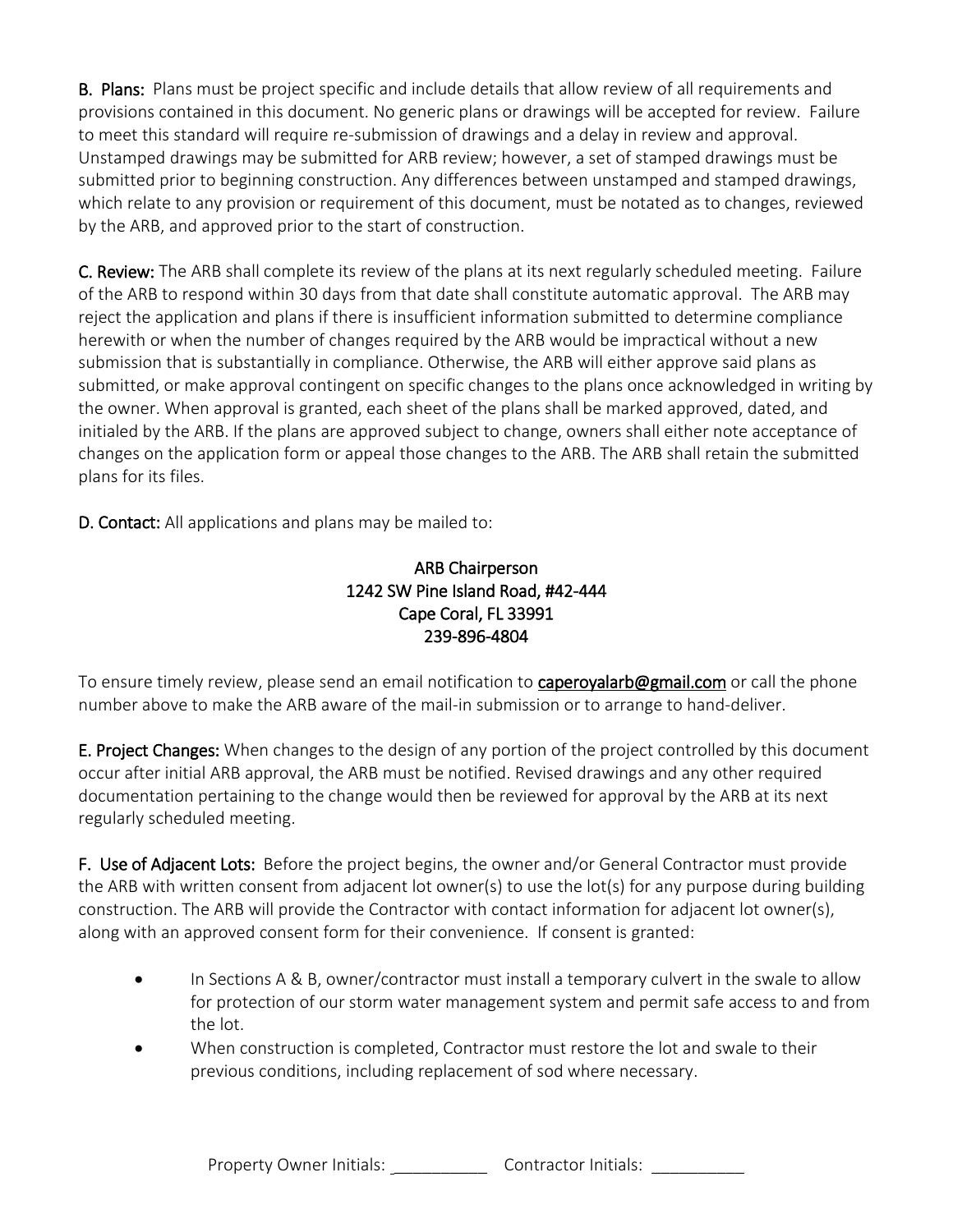G. Cape Royal Construction Agreement & Refundable Deposit: No construction will be started without written approval of the plans by the ARB, and a signed Cape Royal Construction Agreement in which the owner agrees to pay for any damages to streets, curbs, common areas, adjoining golf course, lakes, or adjoining lots caused by lot clearing, house construction, or landscaping at owner's home site. If approval is granted:

- For all projects requiring excavation or grading, owner/contractor will pay a refundable deposit of \$1,000.00 to the Cape Royal HOA prior to beginning any construction.
- Upon final inspection by the ARB, the balance of the owner's or Contractor's deposit will be refunded, less any expenses incurred to remedy Contractor's failure to comply with these requirements.
- Should the \$1,000.00 deposit be insufficient, the owner/Contractor will be billed for the difference.

H. Permits: Approval by the ARB does not preclude the necessity for obtaining permits from the Lee County Building Department, Lee County Health Department, or other government agencies. The builder, lot owners, or architect should ensure availability of all utilities. An application shall be made to Lee County Electric Co-operative for temporary or permanent electrical service and an application for water to the Pine Island Water Association, Inc. All construction must conform to the Lee County Development Orders and the South Florida Water Management District Permit pertinent to the community.

I. Hours of Operation: No contractor or sub-contractor may perform any work on a lot and/or any improvement thereon except between the hours of 7:00 AM and 6:00 PM, Monday through Friday; and between the hours of 7:00 AM and 4:00 PM on Saturdays. No work will be permitted on Sundays or National Holidays.

J. Time is of the Essence: Any lot improved by means of scraping or filling, on which building construction does not start within 90 days of the date of the lot improvement, forfeits ARB approval and the lot must be returned to its unimproved state with respect to grade and ground cover. In addition, construction, including landscaping, shall be completed within one (1) year (or 365 days) of receiving a Construction Permit. Projects for modification of an existing home must be complete within one (1) year (or 365 days) of obtaining ARB approval, or the project must be resubmitted to the ARB for review.

Guidelines: The overall aesthetic impact of a residential design involves issues of personal taste and judgment. It is not the intent of the ARB to substitute the tastes and aesthetic judgments of its members for those of the owner; however, these guidelines are intended to empower the ARB to prevent the construction of any residence, or aspect thereof, whose exterior aesthetic impact or appearance will dramatically conflict with southwest Florida residential designs and the existing overall aesthetic of the community. (See Declaration of Covenants, Conditions and Restrictions, Royal Tee Homeowners Association (dba: Cape Royal Homeowners Association) Covenants recorded in OR 2176, PG 4645 et seq., as amended, in the Public records of Lee County for further clarification.)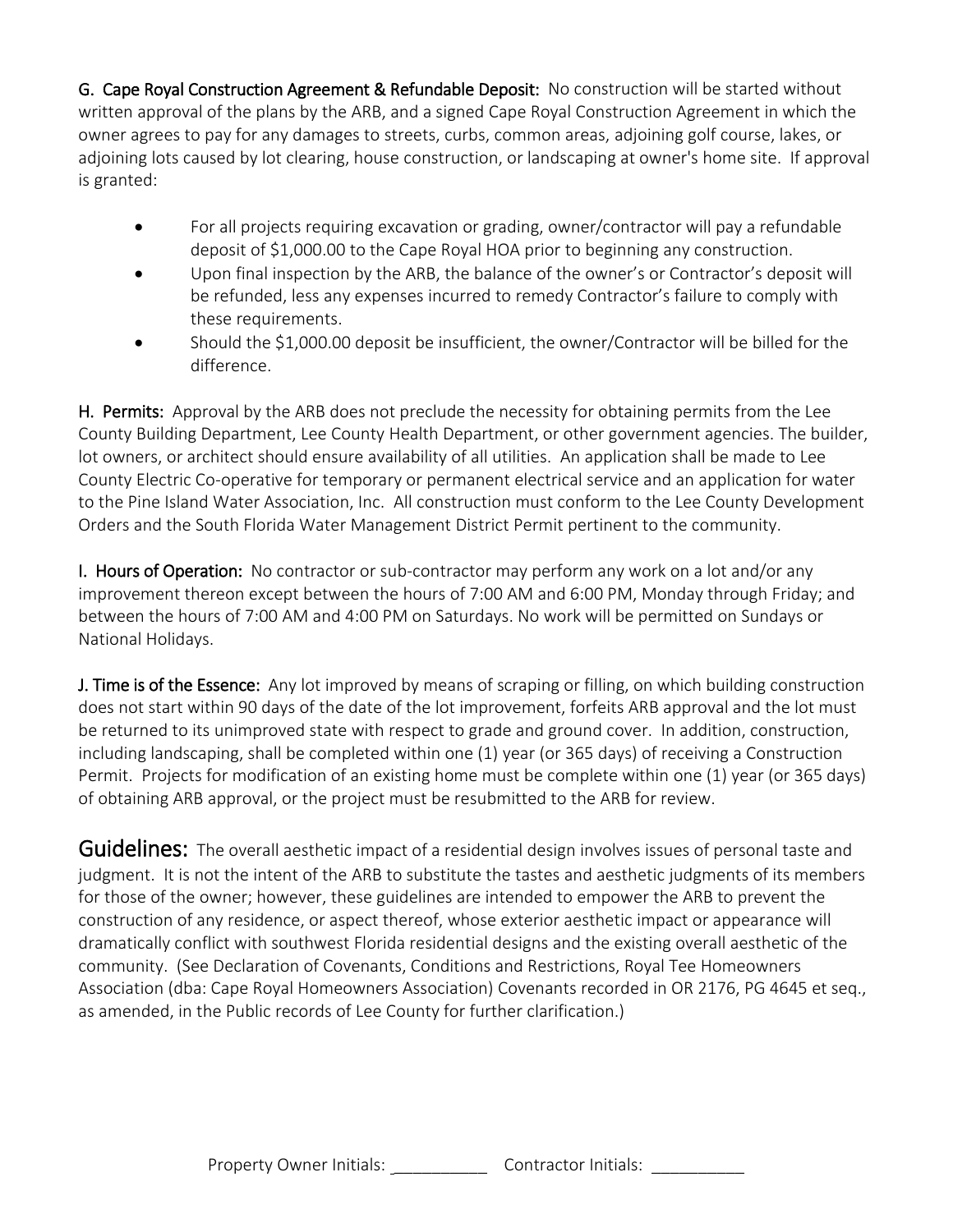### Site Development:

A. Flood Plain Elevation: As of the date these guidelines were revised, Cape Royal is in Zone "AE" per the Flood Insurance Rate Maps (FIRM) with a Base Flood Elevation (BFE) of 8 feet NAVD 88 (Zone AE8). Finished Floor Elevation (FFE) for all occupied areas of the residence must be at or above the BFE plus 1 foot of freeboard, or a minimum of 9 feet NAVD. The maximum FFE shall not exceed 10 feet. If certification by the Lee County Health Department requires an FFE greater than 10 feet, the FFE may be raised to the minimum amount required to meet certification. In all cases an FFE certificate is to be provided to the ARB prior to pouring the tie beam.

B. Silt Fence: All construction activities will require the placement of a silt fence around the work site, encompassing the entire rear property line and both side property lines. The silt fence must be maintained during the entire construction process. Roadways must be cleared of dirt and construction debris at the end of each day.

C. Home Design Standards: Only single-family residences are permitted and no stilt (piling) home or mobile or modular structure of any kind are permitted.

- Minimum living area (defined as "enclosed air-conditioned space") shall not be less than 1,800 square feet on the first floor for both single- and two-story homes.
- Maximum height shall not exceed 35-feet at the highest point of the construction. This includes all aspects of the construction. The 35-foot limit shall be measured from the BFE requirement for our community as set forth in the Federal Flood Insurance Program. Any increase in FFE above BFE will not permit an increase in overall height from the BFE. The current BFE is 8-feet NAVD 88.
- All homes must incorporate frontage of at least 64 feet. For purposes of meeting this standard, the entire frontage must be under truss and roof, have a tie beam contiguous with the house, be fully enclosed and built to the same standards as the rest of the home. For any front facing element which is set back from the forward-most wall of the structure to count toward the frontage requirement, the following test must be met: The element must be visible by an observer at street level viewing the finished house from the centerline of the street and at a point on the street which represents the mid-point of the proposed frontage. This assessment will be made using the site plan provided with the application for ARB approval.
- Horizontal eave projection from the wall may not exceed 36-inches.
- No flat deck or built-up roofs will be permitted for any portion of a roof design plan.
- D. Setbacks: "Setback" is defined as the distance between the furthest extensions of an exterior wall of the main structure or, where applicable, a patio or pool side and rear stem walls, and the nearest lot line. The minimum setback requirements are detailed below.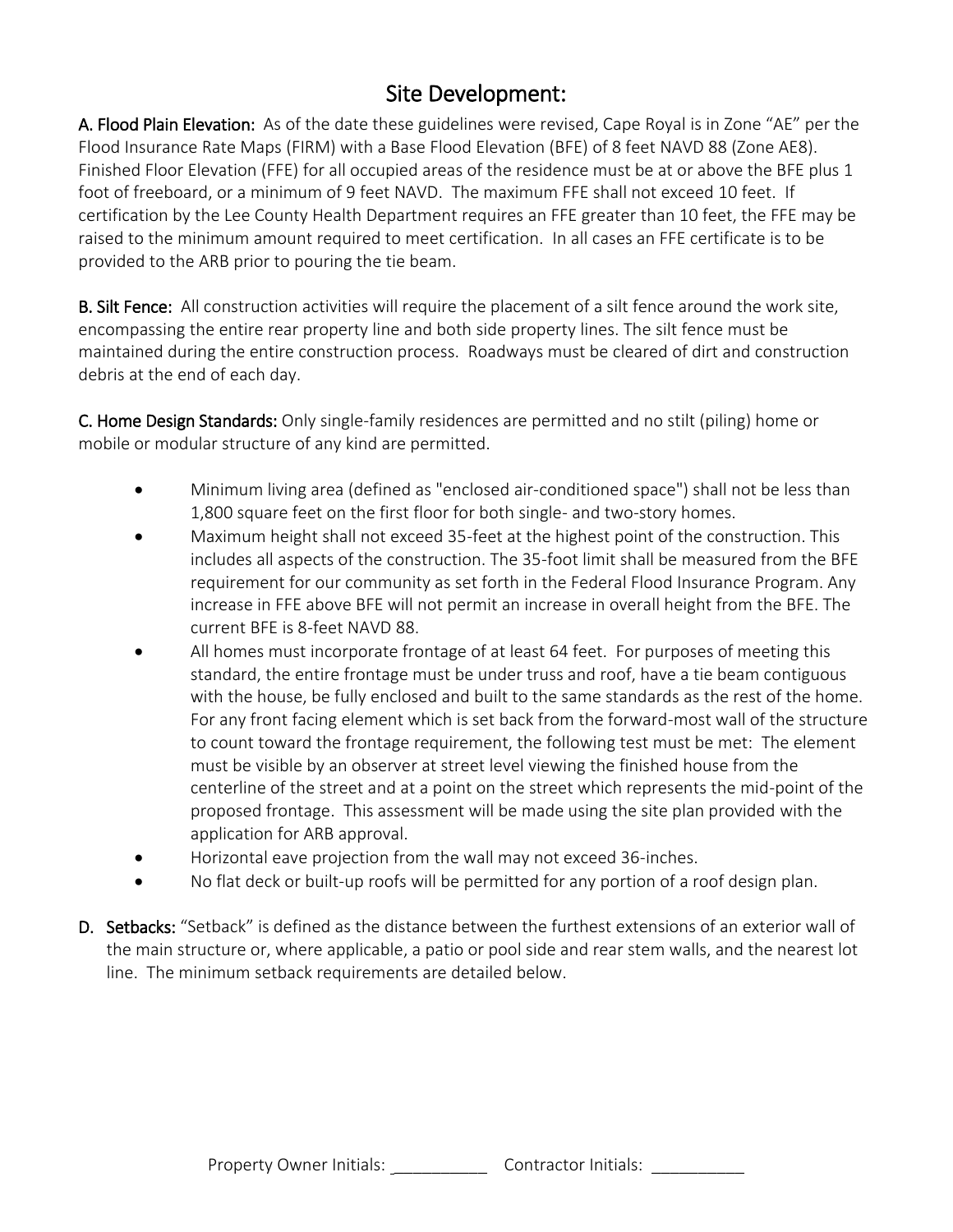- Sections A & B:
	- o Front Setback: 25-feet
	- o Rear Setback: 20-feet for structure of home (see Section F for pool setbacks)
	- o Side Setback: 10-feet on interior lots and 25-feet on side street of corner lots
	- o Exceptions: see Section F (Pools) for further information on rear setback for homes with pools.
- Section C:
	- o Front Setback: 35-feet
	- o Rear Setback: 20-feet for structure of home (see Section F for pool setbacks)
	- o Side Setback: 10-feet on interior lots and 25-feet on side street of corner lots
	- o Exceptions: Subject to ARB approval, if a lot in Section C is affected by a Lake Maintenance Easement, an application can be submitted to the ARB for a reduction of Front Setback to 30-feet. See Section F (Pools) for further information on rear setback for homes with pools.
- E. Drainage: Guidelines as follows:
	- In Sections A & B, all homes will be constructed with a storm water drainage culvert extending across the width of the property, extending to within 1-foot of the property lines. The culvert is to be of concrete construction with an inside measurement of 12 inches by 18-inches. The ends of the culvert are to be mitered at 30 degrees from the horizontal (2:1 slope) to allow access for cleaning. The culvert will be set to an invert in accordance with existing drainage drawings or as approved by the Cape Royal Roads, Drainage & Lighting Committee. Where an existing concrete catch basin exists at a suitable elevation, the culvert will penetrate the catch basin and terminate at the inner edge of the catch basin wall with a 90-degree cut. The catch basin wall must be core drilled to accept the culvert.
	- A minimum 12inch square drainage box will be installed street side at each property line (if not already present) and piped underground via minimum 4-inch flexible drainpipe, into the connecting swale or catch basin (through a cored hole) where present at the property lines. The flexible pipe will descend from the drain box to a point approximately at the elevation midpoint of the adjacent culvert. The drain box will be securely set at the adjacent street elevation or up to 1-inch below this point. The drain box will be set 6- to 10-inches from the street paving in the sodded area. Drain box may be of heavy polymer, steel or cast-iron construction with a removable leaf guard on top.
	- Alternately, a graded roadside swale that directs storm water from the roadway into the open ends of the culvert may be substituted with approval of the Cape Royal Roads, Drainage & Lighting Committee.
- F. Pools: Pools must conform to restrictions outlined in the HOA's Covenants and Restrictions including, but not limited to:
	- Minimum setback of 15-feet from the property line on a regular, rectangular shaped lot.
	- Minimum setback of 12-feet on an irregularly shaped lot.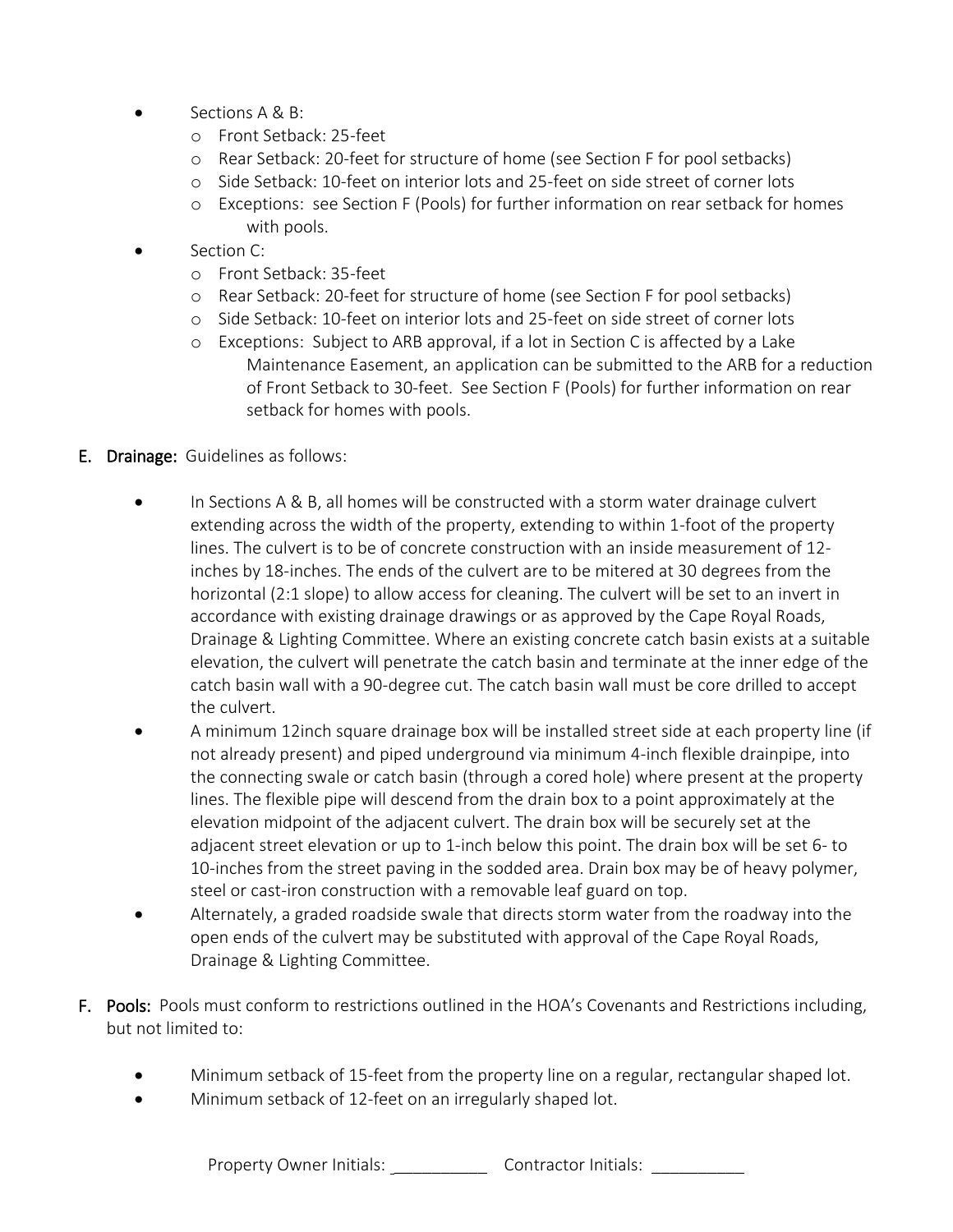- Side setback: 10-feet
- Owner/Contractor must obtain all appropriate permits from Lee County.
- Pool and enclosure must be recorded on the site plans to include identifying the back-wall distance from the rear property line. The edge of the water on golf course lakes is not the property line and owner should see their site map to assess actual location of the property line.
- Pool must be included on landscape plan.
- G. Service Areas: Service areas (including areas which accommodate air conditioning compressors, garbage cans, the electrical service entrance, and other items that by their nature present are an accessory to the primary structure and are unsightly appearance), should be screened from view by an enclosure (constructed or landscaped) that is an integral part of the site development plan, using materials and colors that are harmonious with the home it serves. Please note that the use of fences to screen these areas requires ARB approval.
- H. Fences and Enclosures: Fences are not permitted to enclose or define property lines of individual home sites and all fence installations must receive ARB approval.
	- Fences or screens may be used to enclose utility and equipment service areas, patios, lanais, pools or other areas requiring privacy, as long as the fence does not impede the view of any adjoining lot owners.
	- Dog runs are not acceptable. Electronic invisible fencing may be used.
	- A maximum of two (2) fences are permitted per residence and must be located on the sides of the residence only.
	- Concrete Block Structure (CBS) fences must be stucco finished and painted to match the residence. Vinyl or wood fences should be painted and/or stained to coordinate with the color scheme of the residence.
	- Fences may not exceed 6-feet in height nor extend more than 6-feet from the residence. If the fence is open ended (no gate), its length may not exceed 12-feet. If the fence is enclosed with a gate, its length may not exceed 15-feet. In no case may a fence encroach on an existing easement.
	- All fences must adhere to required setback guidelines.
	- Special consideration may be given to requests where the lot will not accommodate these fence requirements. The merits of each case will determine whether ARB approval is granted.
- I. Driveways: Driveways must offer off-street parking for at least two (2) automobiles parking side by side. Driveways must be constructed of concrete, paver bricks, or other suitable impervious material approved by the ARB. No unpaved or asphalt driveways will be permitted.
- J. Garages: Garages must provide space for a minimum of two (2) automobiles.
- K. Antennas & Satellites: Cable Television is available at Cape Royal. No exterior antennas will be permitted apart from video antennas, including direct to home satellite dishes that are less than onemeter (or 39-inches in diameter), television antennas, and wireless cable antennas as allowed by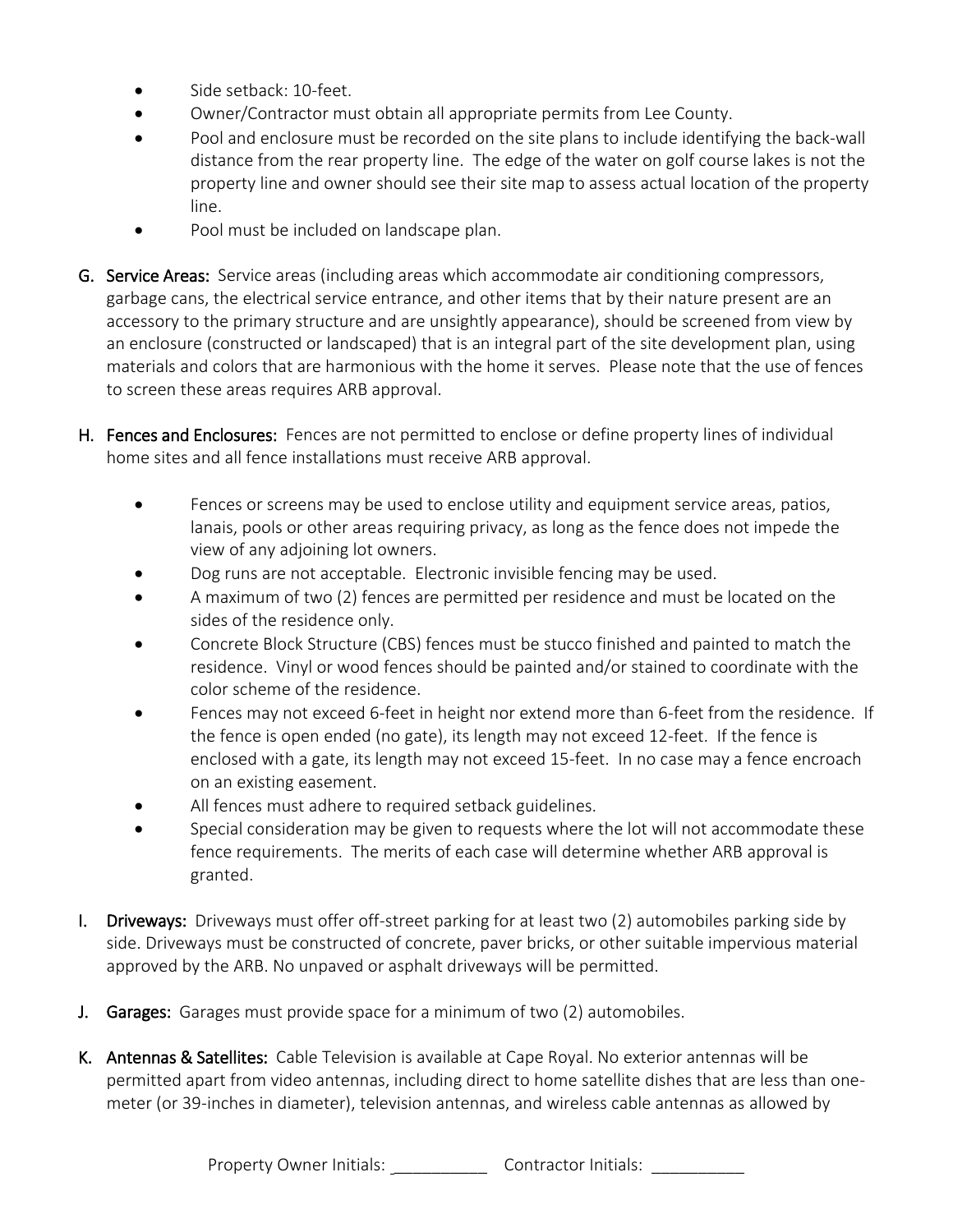Federal Law. Such antennas must be attached to the house and not placed on any stand-alone pole, unless the pole is concealed and is within the front setback.

- L. Irrigation Systems: Underground landscaping irrigation must be supplied by the public water system unless a properly permitted well has been approved by local authorities and the ARB. No water shall be used for any purpose from any of the lakes along and belonging to the golf course and shall be deemed as trespass and theft.
- M. Mailboxes: An approved community standard mailbox is required and will be installed by the HOA. The initial cost to provide and install a mailbox is the responsibility of the owner.

### Materials & Aesthetics:

General Statement: In evaluating the exterior appearance of a home, the ARB takes into consideration all of the elements that contribute to a successful design solution, including the relationship of proposed construction to existing natural and man-made features; views from the home and adjacent structures; effect on the streetscape, common open space, neighbor's driveways, parking and landscape treatment; the relationship of the proposed structures to surrounding structures and site size in terms of lot coverage, height, width and overall visual impact; and the relationship of roof shapes and treatment to the overall design concept of the home.

A. Materials, Colors, & Textures: All exterior materials and colors are to be specified in the plans submitted for approval and are expected to harmonize with the natural surroundings. Colors that are appropriate to achieve this harmony are normally more subdued. Building materials used should be fundamental to the house design and non-indigenous materials should be avoided. Exterior finish materials are expected to be of the very highest quality. The proposed roofing material, color, and application will be critical parts of the ARB's design evaluation. High quality windows and doors are required, with all aluminum units being finished in a factory-applied finish, selected to harmonize with the exterior colors. Window shutters are appropriate when sized to match window openings and mounted to appear functional. The ARB must approve awnings for color, material, and shape. Samples of exterior materials, colors, and textures may be requested at the time of ARB review for clarification.

B. Repetitive Designs/Colors: Some house designs may be unacceptable for a lot because of similarity to homes in the immediate neighborhood. If, in the judgment of the ARB, the basic style, roofline, exterior materials, colors or the features of a home are too like its neighbors, the design will not be approved. The owner may want to submit pictures of adjacent homes with the request for Architectural Review Form to expedite the approval process.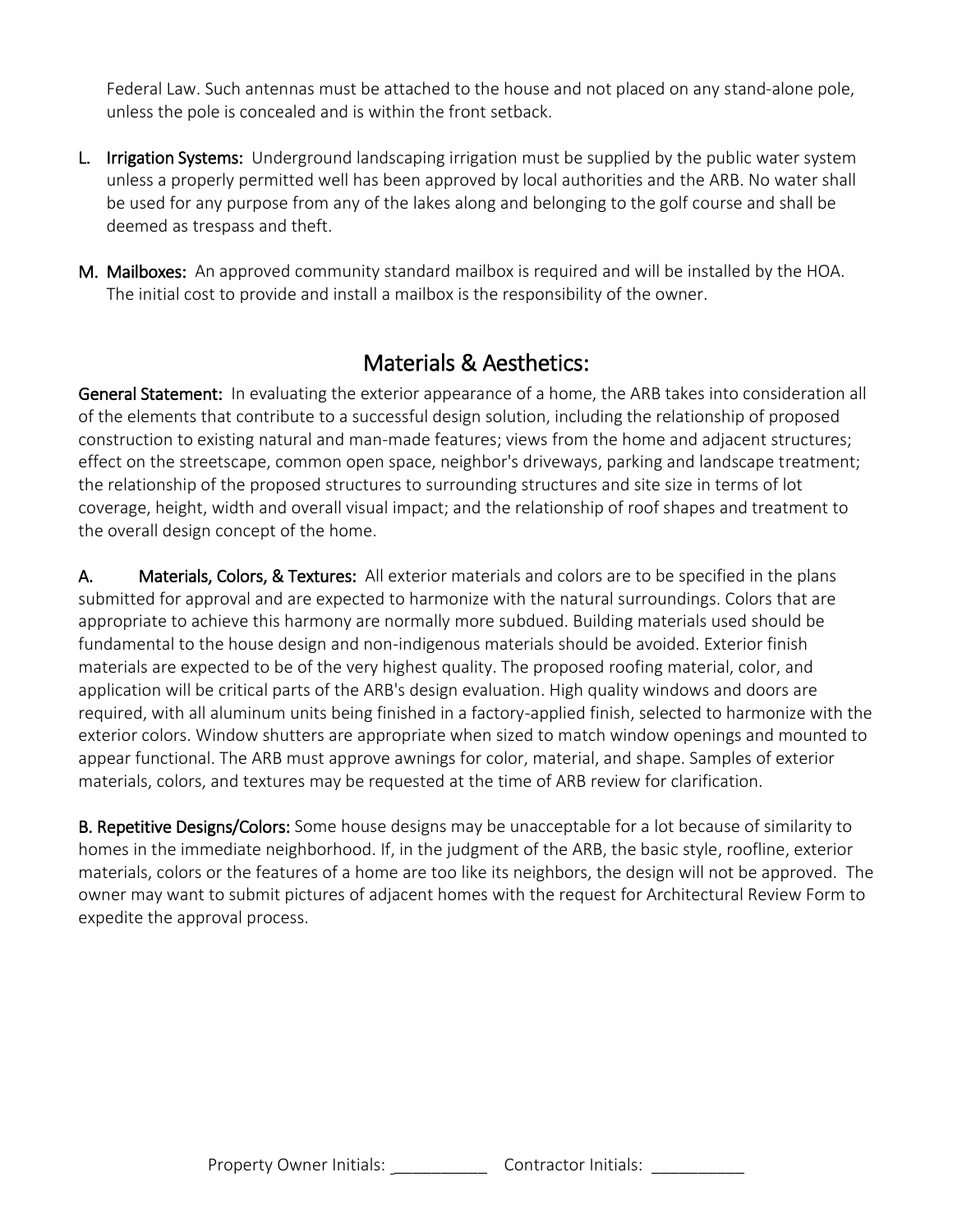## Landscape Criteria:

General Statement: Plans submitted for approval to the ARB must address the landscape features and plans for the home site and must demonstrate compliance with the following criteria. Any changes to previously approved plans must be resubmitted in writing to the ARB prior to planting. Planting per the approved plan must occur prior to occupancy. If a pool is included, the landscape plan must include its location before being submitted for review. See Exhibit A for an example of an appropriate landscape plan format.

A. Non-Interference Easements: No structure or landscaping that may damage or interfere with the installation and maintenance of utilities or drainage facilities located in the utility easements shown on the plat of Royal-Tee, shall be placed or permitted to remain on any lot. The easement areas located on each home site and all improvements thereon shall be maintained continuously by the owner, except for those improvements the maintenance of which is the responsibility of a public authority or private utility.

B. Sight Distances at Intersection: No wall, fence, hedge, shrub, or planting which obstructs sight lines between two (2) and six (6) feet above roadways shall be placed or permitted to remain on any corner lot within the triangular area formed by the street lines and a line connecting them at points twenty-five (25) feet from the intersection of such lines, or in the case of a rounded property corner, from the intersection of the street lines extended. No tree shall be permitted to remain within such areas unless the foliage line is maintained at sufficient height to prevent obstruction of such sight lines.

#### C. Planting Requirements:

- No structure, planting or other material shall be placed or permitted to remain on a home site which may damage or interfere with the elevation or slope of the surface of a home site; create erosion or sliding problems; change the direction or flow of drainage channels; or obstruct or retard the flow of water through drainage channels or is likely to encroach on neighboring properties.
- Sod shall be required in the front, side, and rear yards of lots. Seeding or sprigging will not be permitted on any lot.
- Each owner shall be required to plant appropriate landscaping along the front, side, and rear walls of all structures to approximately eighty-five percent (85%) coverage of the perimeter.
- Plants must be a minimum of 3-gallon and planted no less than 3-feet apart in any bed. Beds shall be a minimum of 3-feet wide.
- A minimum of four (4) trees per lot are required, but corner lots and lots considerably larger than average size shall be recommended to plant more than the minimum number of trees. Only trees located within the property boundary (not including the right of way area) will qualify to meet the 4-tree minimum. Use of existing trees may be counted to meet this requirement; however, potted plants or trees will not be included in the count to determine minimum numbers required.
- Typical palms (foxtail, royals, etc.) shall have a minimum of 10-feet of clear trunk; while hard or soft wood trees shall have a minimum of 8-feet of clear trunk. ARB can provide exceptions in specialized or hardship cases.

Property Owner Initials: \_\_\_\_\_\_\_\_\_\_\_\_\_\_\_ Contractor Initials: \_\_\_\_\_\_\_\_\_\_\_\_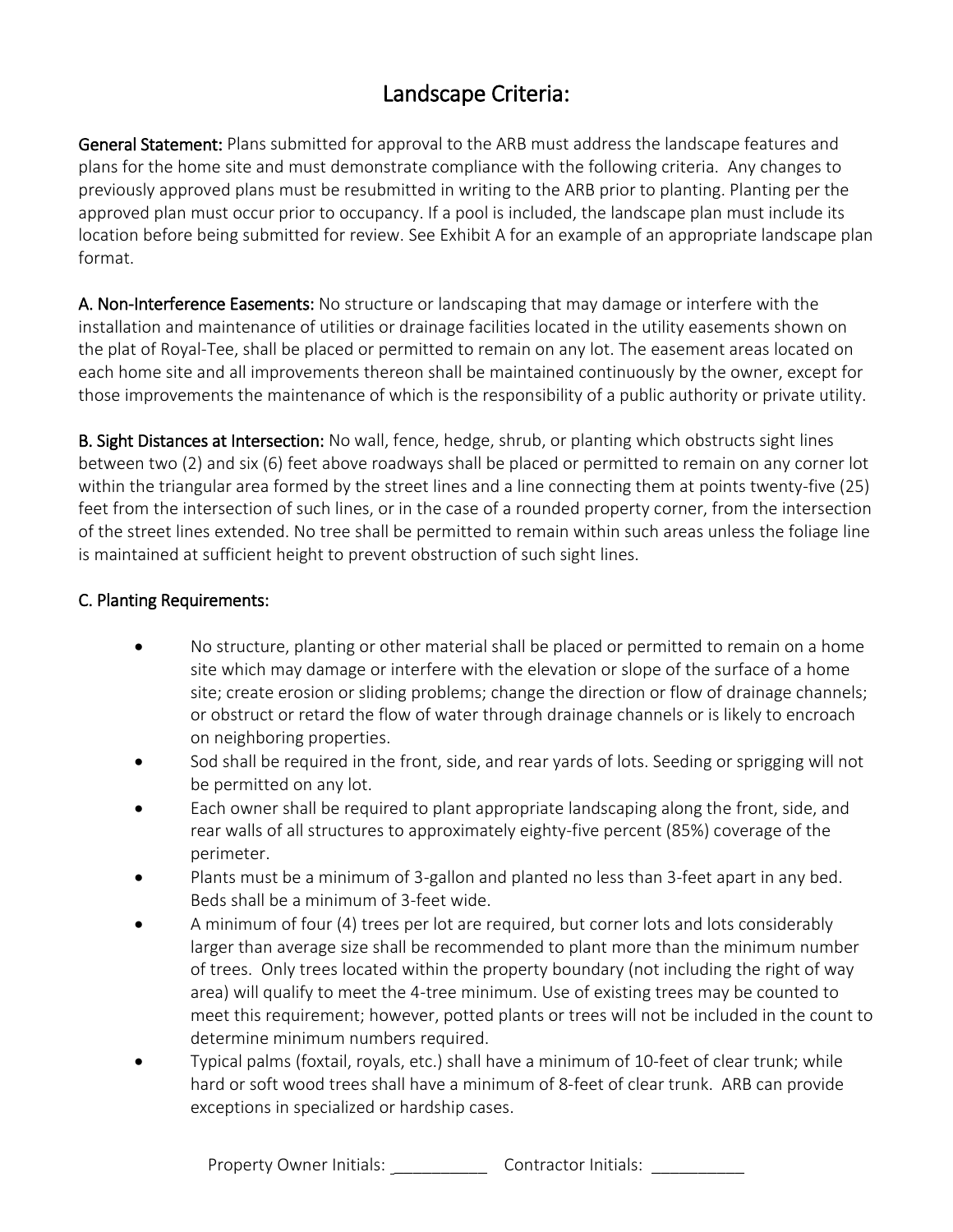- No artificial vegetation shall be permitted on a home site outside of the structure thereon.
- Views of the golf course and waterways from adjoining lots shall not be screened from view. No plant material over three (3) feet in height or less than six (6) feet of clear trunk shall be planted in the area formed by the intersection of the rear and side property lines. These height requirements will be permanently maintained. Appropriate plant materials should be of reasonably mature size and spread, giving the property a finished, complete and established aspect; allowing for manicured growth.
- All planting plans submitted shall provide the following information:
	- o Location of septic tank and drain field.
	- o Location and botanical name of all plant materials.
	- o Size of all trees and shrubs noted by height and spread.
	- o Quantities of all plant materials.
	- o Proposed ground cover beds, shrub masses, or lineal hedges noted in quantity, size, and spacing.
- All tree pits, shrub and ground cover beds shall receive mulch or rock.

D. Outdoor Lighting: All outdoor lighting should be low key, intended for special effect only. The use of color lights is prohibited. All lighting plans must be approved by the ARB.

#### Acknowledgement & Signatures:

The undersigned, by their signature(s) acknowledge that they have read and initialed each page of this document, as well as all exhibits; and hereby agree to abide by the conditions as set forth for constructing a residence in Cape Royal.

| Property Owner: | Date:               |  |
|-----------------|---------------------|--|
| Contractor:     | Date:               |  |
|                 | Approved by the ARB |  |
| Chairperson:    | Date:               |  |